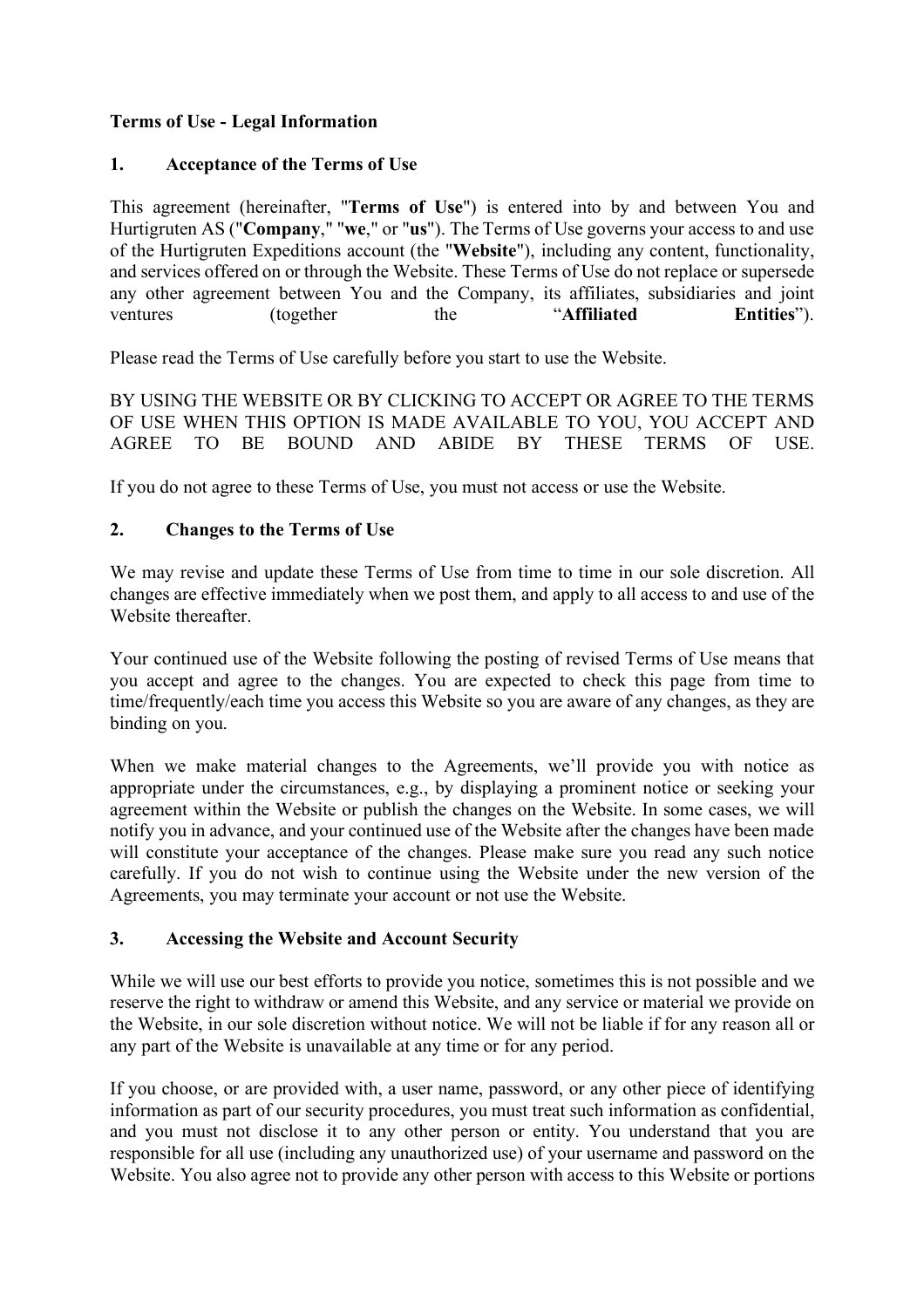of it using your username, password, or other security information. You agree to notify us immediately of any unauthorized access to or use of your username or password or any other breach of security. You also agree to ensure that you log out or exit from your account at the end of each session. You should use particular caution when accessing your account from a public or shared computer so that others are not able to view or record your password or other personal information.

We have the right to disable any user name, password, or other identifier, whether chosen by you or provided by us, at any time in our sole discretion for any or no reason, including if, in our opinion, you have violated any provision of these Terms of Use.

# **4. Intellectual Property Rights**

The Website and its entire contents, features, and functionality (including but not limited to all information, software, text, displays, images, video, and audio, and the design, selection, and arrangement thereof) and any and all intellectual property rights in the Website are owned by the Company and its Affiliated Entities, their licensors, or other providers of such material. You have no intellectual property rights in or to the Website other than the right to use it as expressly granted in these Terms of Use, and all rights not expressly granted are reserved by the Company and the Affiliated Entities.

You must not copy, reproduce, distribute, modify, create derivative works of, publicly display, publicly perform, republish, download, store, or transmit any of the material on our Website, except as follows:

- We grant you permission to print individual pages from the Website in order to evaluate or purchase the Company's or its Affiliated Entities' services or products. No other permission is granted to you to print, copy, reproduce, distribute, license, transfer, sale, transmit, upload, download, store, display in public, alter or modify Website materials. This grant of permission is not a transfer of title.
- Your computer may temporarily store copies of such materials in RAM incidental to your accessing and viewing those materials.
- You may store files that are automatically cached by your Web browser for display enhancement purposes.

You must not:

- Modify copies of any materials from this site.
- Use any illustrations, photographs, video or audio sequences, or any graphics found on the site without the express written permission of the Company, or the Affiliated Entities, as may be applicable.
- Delete or alter any copyright, trademark, or other proprietary rights notices from copies of materials from this site.

If you print, copy, modify, download, or otherwise use or provide any other person with access to any part of the Website in breach of the Terms of Use, your right to use the Website will stop immediately and you must, at our option, promptly return or destroy any copies of the materials you have made.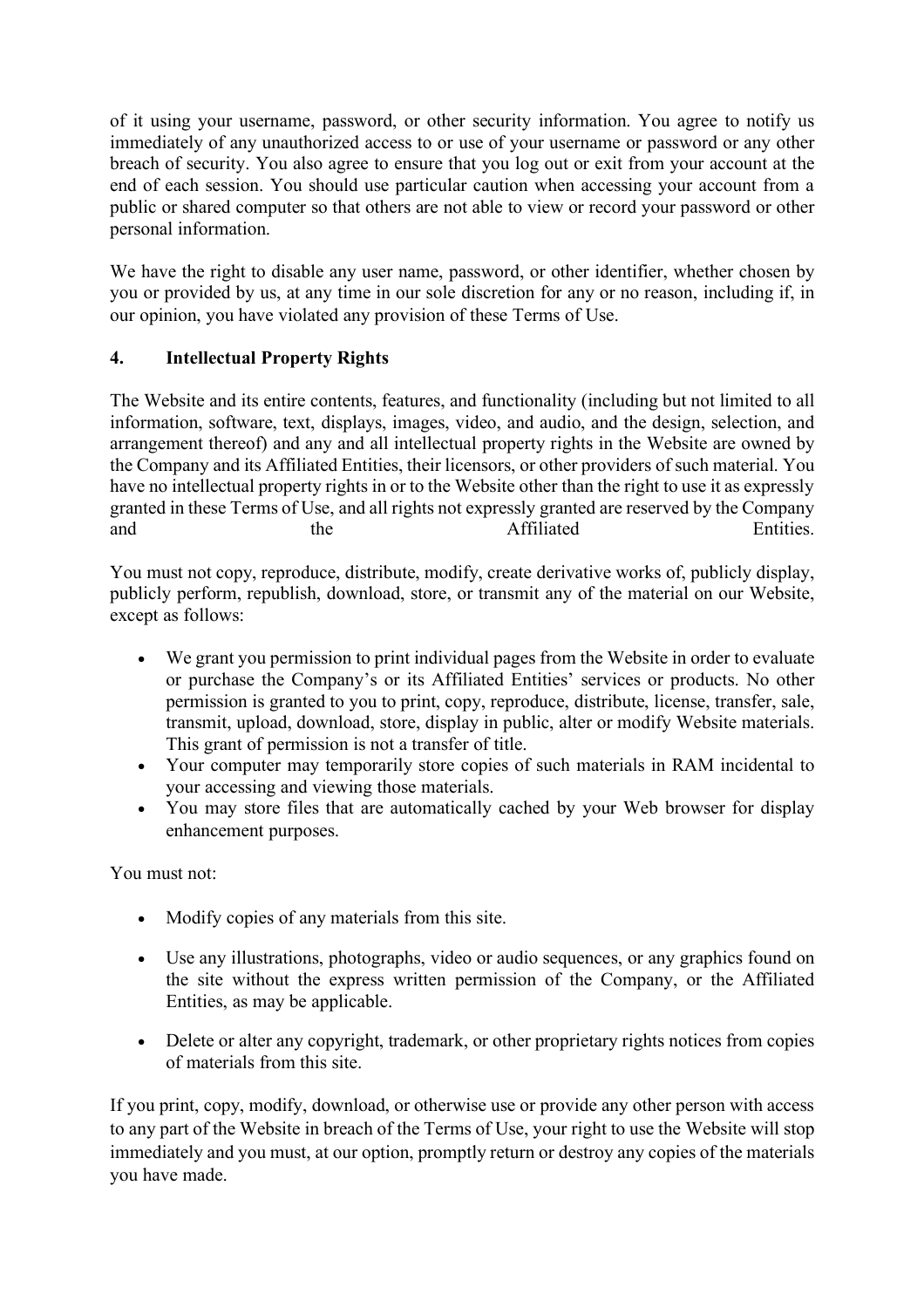#### **5. Trademarks**

The Company name, the Company trademarks (whether marked or unmarked), the Company logo, and all related names, logos, product and service names, designs, and slogans are trademarks of the Company or its licensors.

Similarly, the Affiliated Entities' respective names, the Affiliated Entities' trademarks (whether marked or unmarked), the Affiliated Entities' respective logos, and all related Affiliated Entities names, logos product and service names, designs and slogans are trademarks of the Affiliated Entities, or their respective licensors.

You must not use such marks without the prior written permission of the Company or the applicable Affiliated Entity. All other names, logos, product and service names, designs, and slogans on this Website are the trademarks of their respective owners.

#### **6. Prohibited Uses and Rules of Conduct**

You may use the Website only for lawful purposes and in accordance with these Terms of Use. You agree not to use the Website:

- in any way that violates any agreement or obligation between You and the Company or its Affiliated Entities;
- in any way that violates any applicable law or regulation;
- for the purpose of exploiting, harming, or attempting to exploit or harm minors in any way by exposing them to inappropriate content, asking for personally identifiable information, or otherwise;
- post, transmit or otherwise make available through or in connection with the Website any materials that are or may be threatening, harassing, degrading, hateful or intimidating, or otherwise fail to respect the rights and dignity of others or pornographic;
- to transmit, or procure the sending of, any advertising or promotional material without our prior written consent, including any "junk mail", "chain letter", "spam" or any other similar solicitation;
- to impersonate or attempt to impersonate the Company, a Company employee, another user, or any other person or entity (including, without limitation, by using email addresses or screen names associated with any of the foregoing); and
- to engage in any other conduct that restricts or inhibits anyone's use or enjoyment of the Website, or which, as determined by us, may harm the Company or users of the Website, or expose them to liability.

Additionally, you agree not to:

- use the Website in any manner that could disable, overburden, damage, or impair the site or interfere with any other party's use of the Website, including their ability to engage in real time activities through the Website;
- use any robot, spider, or other automatic device, process, or means to access the Website for any purpose, including monitoring or copying any of the material on the Website;
- use any manual process to monitor or copy any of the material on the Website, or for any other purpose not expressly authorized in these Terms of Use, without our prior written consent;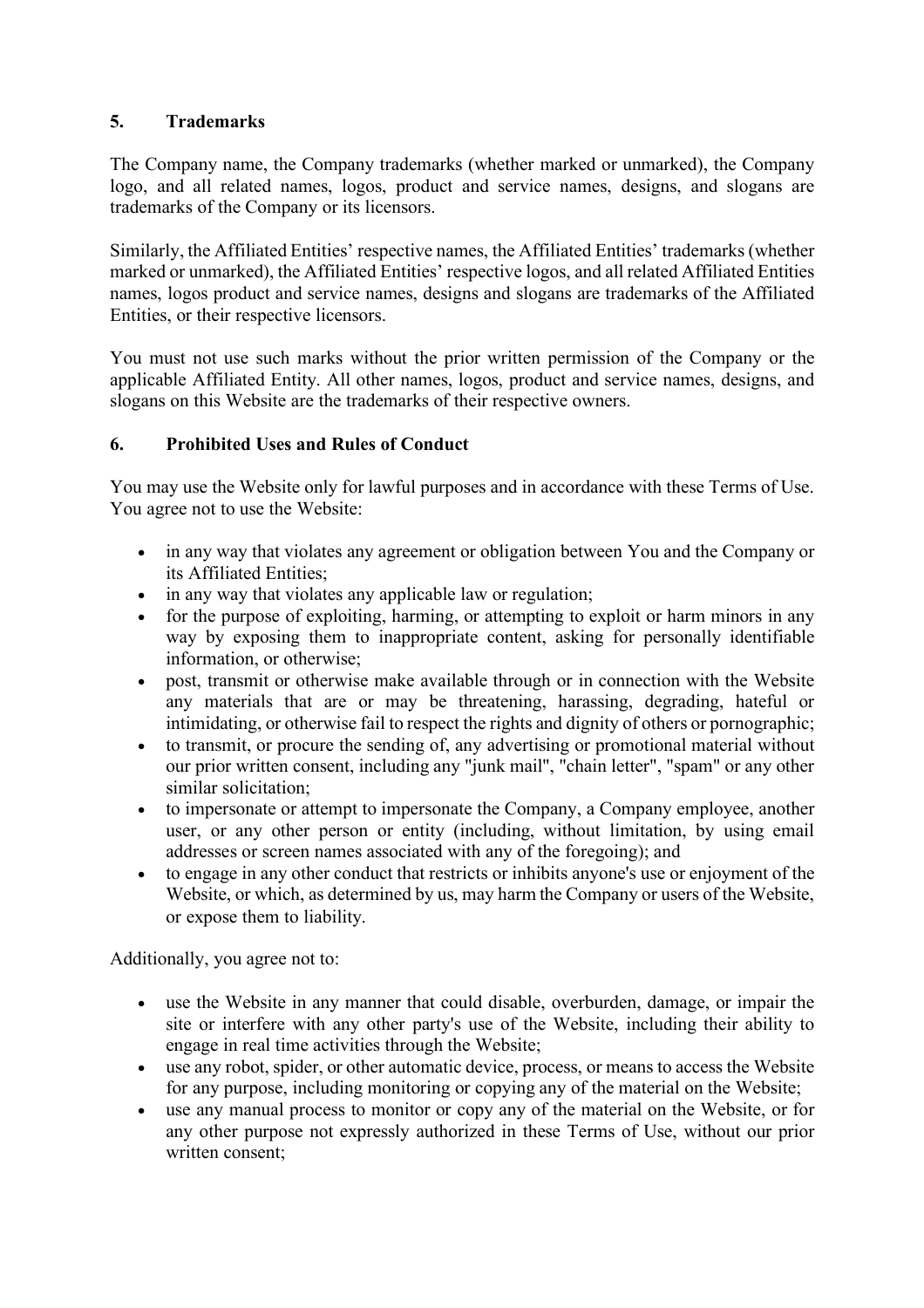- use any device, software, or routine that interferes with the proper working of the Website;
- introduce any viruses, Trojan horses, worms, logic bombs, or other material that is malicious or technologically harmful;
- attempt to gain unauthorized access to, interfere with, damage, or disrupt any parts of the Website, the server on which the Website is stored, or any server, computer, or database connected to the Website;
- attack the Website via a denial-of-service attack or a distributed denial-of-service attack; and/or
- otherwise attempt to interfere with the proper working of the Website.

# **7. Reliance on Information Posted**

The information presented on or through the Website is made available solely for general information purposes. While we endeavor to provide accurate information, we do not warrant or undertake any of the content of this Website, including the accuracy, completeness, or usefulness of the information presented on or through the Website. Any reliance you place on such information is strictly at your own risk. We disclaim all liability and responsibility arising from any reliance placed on such materials by you or any other visitor to the Website, or by anyone who may be informed of any of its contents.

# **8. Products and Services**

The Website may make available products, expeditions cruises, excursions, activities and other travel services ("Services"). The information about Services and the availability are subject to change at ant time without notice. The Company makes reasonable efforts to describe the services. One of the characteristics about the expedition cruises is that they are subject to change.

# **9. Online Purchases and Other Terms and Conditions**

All purchases or transactions through the Website are governed by the specific terms applicable to each product or service, which are hereby incorporated into these Terms of Use. The specific terms are available on the Company's webpage.

# **10. Use of Forums and Social Media**

Users may use forums, chats and other interactive services on the Website. The Company has no control over and is not responsible for any use or misuse (including any distribution) by any third party of when using such services.

# **11. Linking to the Website**

Unless the Company or its Affiliated Entities provide You with express written consent, You must not cause the Website or portions thereof to be displayed by, for example, framing, deep linking or in-line linking, on any other site. You agree to cooperate with us in causing any unauthorized framing or linking to immediately cease.

# **12. Links from the Website**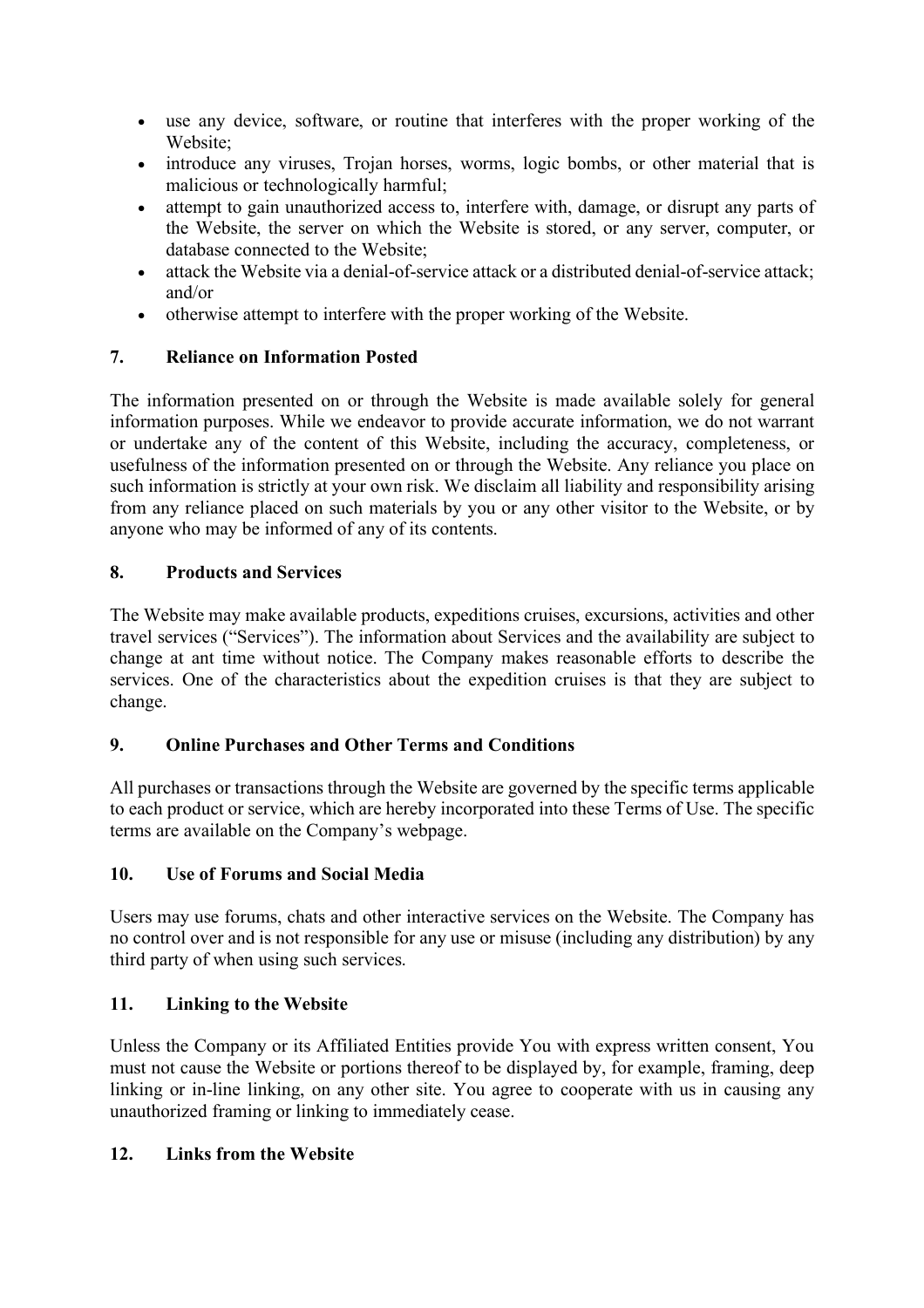If the Website contains links to other sites and resources provided by third parties, these links are provided for your convenience only. This includes links contained in advertisements, including banner advertisements and sponsored links. We have no control over the contents of those sites or resources, and accept no responsibility for them or for any loss or damage that may arise from your use of them. If you decide to access any of the third-party websites linked to this Website, you do so entirely at your own risk and subject to the terms and conditions of use for such websites.

#### **13. Disclaimer of Warranties**

You understand that we cannot and do not guarantee or warrant that Website content, files or functionality will be free of viruses or other destructive code. You are responsible for implementing sufficient procedures and checkpoints to satisfy your particular requirements for anti-virus protection and accuracy of data input and output, and for maintaining a means external to our site for any reconstruction of any lost data.

TO THE MAXIMUM EXTENT PERMITTED BY LAW, WE WILL NOT BE LIABLE FOR ANY LOSS OR DAMAGE CAUSED BY A DISTRIBUTED DENIAL-OF-SERVICE ATTACK, VIRUSES, OR OTHER TECHNOLOGICALLY HARMFUL MATERIAL THAT MAY INFECT YOUR COMPUTER EQUIPMENT, COMPUTER PROGRAMS, DATA, OR OTHER PROPRIETARY MATERIAL DUE TO YOUR USE OF THE WEBSITE OR ANY SERVICES OR ITEMS OBTAINED THROUGH THE WEBSITE OR TO YOUR DOWNLOADING OF ANY MATERIAL POSTED ON IT, OR ON ANY WEBSITE LINKED TO IT.

YOUR USE OF THE WEBSITE, ITS CONTENT, AND ANY SERVICES OR ITEMS OBTAINED THROUGH THE WEBSITE IS AT YOUR OWN RISK. THE WEBSITE, ITS CONTENT, AND ANY SERVICES OR ITEMS OBTAINED THROUGH THE WEBSITE ARE PROVIDED ON AN "AS IS" AND "AS AVAILABLE" BASIS, WITHOUT ANY WARRANTIES OF ANY KIND, EITHER EXPRESS OR IMPLIED. NEITHER THE COMPANY, THE AFFILIATED ENTITIES, NOR ANY PERSON ASSOCIATED WITH THE COMPANY OR THE AFFILIATED ENTITIES MAKES ANY WARRANTY OR REPRESENTATION WITH RESPECT TO THE COMPLETENESS, SECURITY, RELIABILITY, QUALITY, ACCURACY, OR AVAILABILITY OF THE WEBSITE. WITHOUT LIMITING THE FOREGOING, NEITHER THE COMPANY NOR THE AFFILIATED ENTITIES NOR ANYONE ASSOCIATED WITH THE COMPANY OR THE AFFILIATED ENTITIES REPRESENTS OR WARRANTS THAT THE WEBSITE, ITS CONTENT, OR ANY SERVICES OR ITEMS OBTAINED THROUGH THE WEBSITE WILL BE ACCURATE, RELIABLE, ERROR-FREE, OR UNINTERRUPTED, THAT DEFECTS WILL BE CORRECTED, THAT OUR SITE OR THE SERVER THAT MAKES IT AVAILABLE ARE FREE OF VIRUSES OR OTHER HARMFUL COMPONENTS, OR THAT THE WEBSITE OR ANY SERVICES OR ITEMS OBTAINED THROUGH THE WEBSITE WILL OTHERWISE MEET YOUR NEEDS OR EXPECTATIONS.

TO THE MAXIMUM EXTENT PERMITTED BY LAW, THE COMPANY AND THE AFFILIATED ENTITIES EXCLUDE AND DISCLAIM ALL GUARANTEES, CONDITIONS, TERMS OR WARRANTIES OF ANY KIND, WHETHER EXPRESS OR IMPLIED, STATUTORY, OR OTHERWISE, INCLUDING BUT NOT LIMITED TO ANY WARRANTIES OF MERCHANTABILITY, NON-INFRINGEMENT, AND FITNESS FOR PARTICULAR PURPOSE.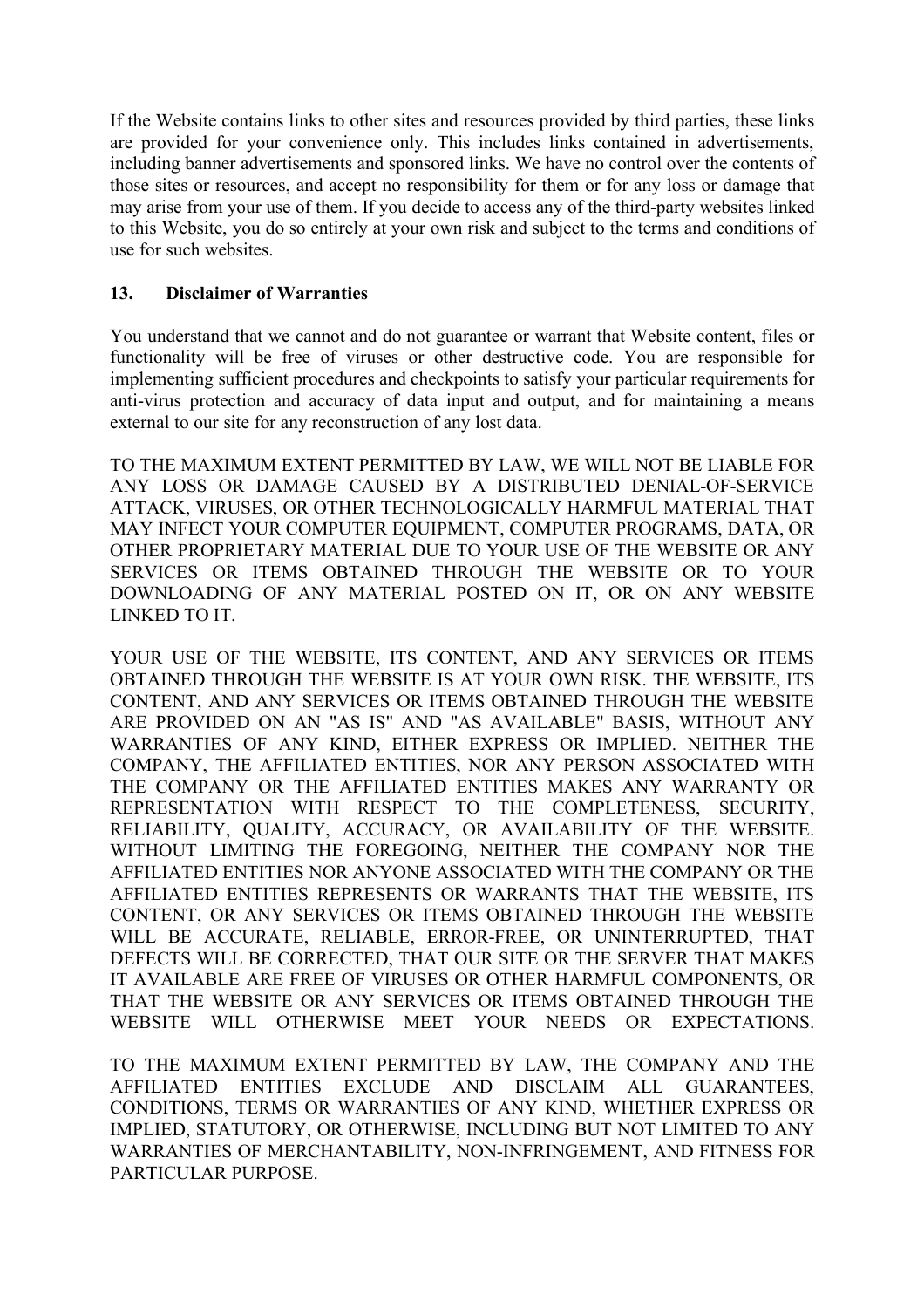THE FOREGOING DOES NOT AFFECT ANY GUARANTEES, CONDITIONS, TERMS OR WARRANTIES IMPLIED OR IMPOSED BY ANY APPLICABLE LAW THAT CANNOT BE EXCLUDED, MODIFIED OR LIMITED.

IF ANY GUARANTEE, CONDITION, TERM OR WARRANTY IS IMPLIED OR IMPOSED BY ANY APPLICABLE LAW AND CANNOT BE EXCLUDED (A NON-EXCLUDABLE PROVISION), AND WE ARE ABLE TO LIMIT YOUR REMEDY FOR A BREACH OF THE NON-EXCLUDABLE PROVISION, THEN OUR LIABILITY FOR BREACH OF THE NON-EXCLUDABLE PROVISION IS LIMITED EXCLUSIVELY (TO THE MAXIMUM EXTENT PERMITTED BY APPLICABLE LAW) AT OUR OPTION TO THE SUPPLY OF THE WEBSITE AGAIN OR THE PAYMENT OF THE COST OF HAVING THE WEBSITE SUPPLIED AGAIN.

#### **14. Limitation on Liability**

TO THE MAXIMUM EXTENT PERMITTED BY LAW, IN NO EVENT WILL THE COMPANY, THE AFFILIATED ENTITIES, OR THEIR LICENSORS, SERVICE PROVIDERS, EMPLOYEES, AGENTS, OFFICERS, OR DIRECTORS BE LIABLE FOR DAMAGES OF ANY KIND, UNDER ANY LEGAL THEORY, ARISING OUT OF OR IN CONNECTION WITH YOUR USE, OR INABILITY TO USE, THE WEBSITE, ANY WEBSITES LINKED TO IT, ANY CONTENT ON THE WEBSITE OR SUCH OTHER WEBSITES, INCLUDING ANY DIRECT, INDIRECT, SPECIAL, INCIDENTAL, CONSEQUENTIAL, OR PUNITIVE DAMAGES, INCLUDING BUT NOT LIMITED TO, PERSONAL INJURY, PAIN AND SUFFERING, EMOTIONAL DISTRESS, LOSS OF REVENUE, LOSS OF PROFITS, LOSS OF BUSINESS OR ANTICIPATED SAVINGS, LOSS OF USE, LOSS OF GOODWILL, LOSS OF DATA, AND WHETHER CAUSED BY TORT (INCLUDING NEGLIGENCE), BREACH OF CONTRACT, OR OTHERWISE, EVEN IF FORESEEABLE.

The limitation of liability set out above does not apply to liability resulting from our gross negligence or willful misconduct.

THE FOREGOING DOES NOT AFFECT ANY LIABILITY THAT CANNOT BE EXCLUDED OR LIMITED UNDER APPLICABLE LAW.

#### **15. Indemnification**

You agree to defend, indemnify, and hold harmless the Company, the Affiliated Entities, their respective licensors, and service providers, and its and their respective officers, directors, employees, contractors, agents, licensors, suppliers, successors, and assigns from and against any claims, liabilities, damages, judgments, awards, losses, costs, expenses, or fees (including reasonable attorneys' fees) arising out of or relating to your violation of these Terms of Use, particulaily related to breach of the Company's Intellectual Property Rights or unacceptable use of the Website.

# **16. Governing Law and Jurisdiction**

All matters relating to the Website and these Terms of Use, and any dispute or claim arising therefrom or related thereto (in each case, including non-contractual disputes or claims), shall